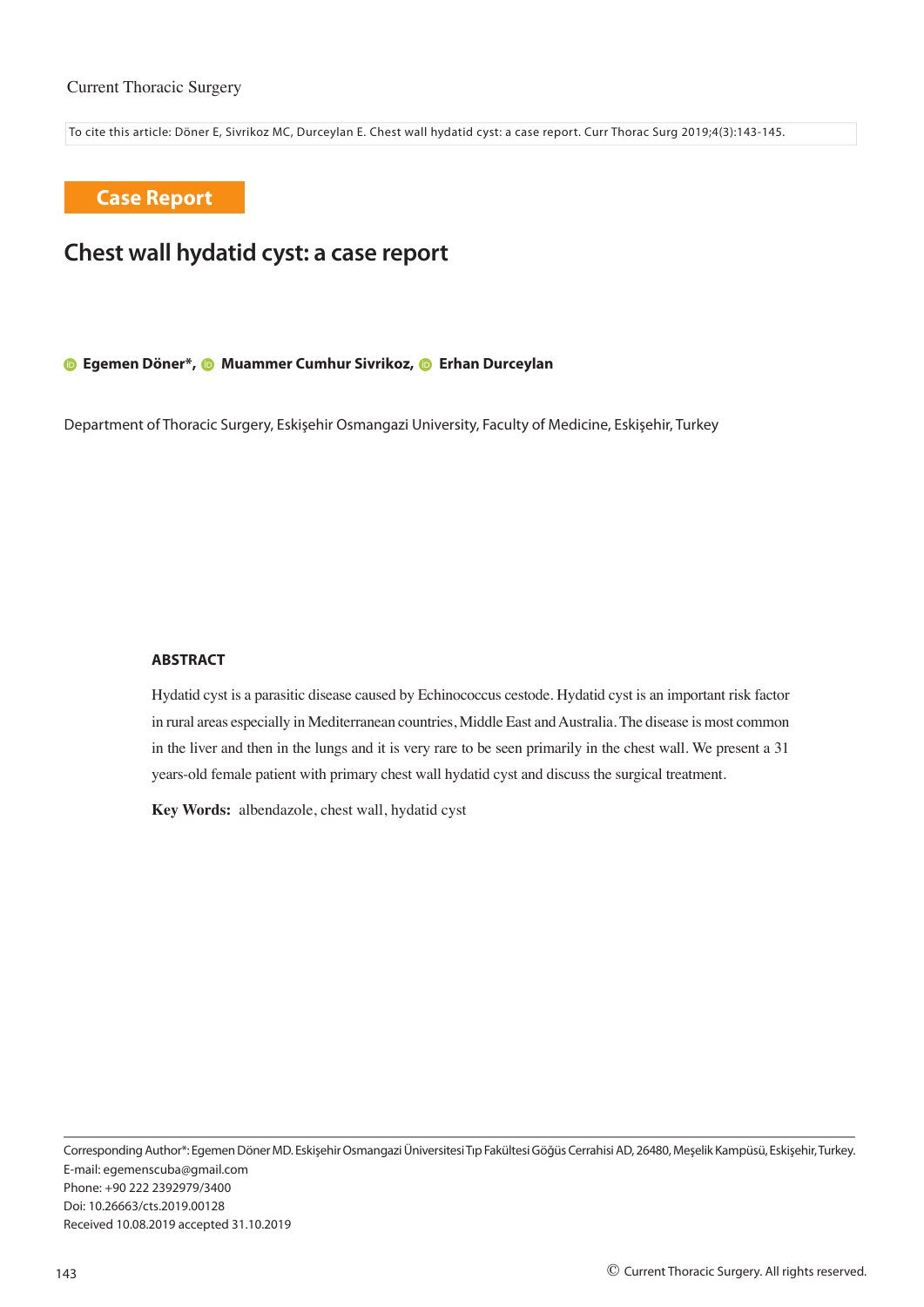# **Introduction**

Hydatid cyst is a zoonotic parasitic disease and Echinococcus granulosus is frequently responsible for this disease [1]. In Turkey, the incidence of hydatid cyst is 2000-2500 cases per year [2]. Cyst formation is the most seen in the liver and it is followed by the lung with a percentage of 10-30% [3]. Although the disease can be seen in different of the body like spleen, kidney, orbit, heart and brain, chest wall is very uncommon localization for this disease [4,5]. This paper is a case report of a 31 years-old female patient with chest wall hydatid cyst without any other organ system involvements.

### **Case Report**

A 31 years-old female patient admitted to the hospital with complaints of chest pain and a mass on the right hemithorax. Physical examination revealed a 4 cm mass on the right chest wall. Thorax computed tomography (CT) revealed a cystic lesion with a diameter of 4x3 cm on the third intercostal space of the right hemithorax without costal destruction (Figure 1).



Figure 1. Thorax CT indicating the cystic lesion in the second intercostal space without costal destruction.

Surgical excision was planned for the exact diagnosis and the treatment. A thoracic incision was made through the third intercostal space, and after dissection of the subcutaneous tissue and pectoral muscles, a cystic lesion of 4x4 cm diameter was visualized between the muscles of intercostal region that was fluctuating on palpation. The ribs were not invaded and the cystic lesion was bulging through the intrapleural space. It was totally excised with blunt and sharp dissection. Cuticular mem-

brane of cystic lesion was confirmed on the specimen. There was no complication postoperatively. Histopathologic examination confirmed that the lesion was hydatid cyst. Albendazole was administered after the operation. The patient was discharged on day 5 uneventfully.

### **Discussion**

Although there are several studies about chest wall hydatid cysts in the literature, primary chest wall involvement is very rare and in most of the patients chest wall was reported to be the secondary place of hydatid disease following the other system involvements [4-6]. In this case, chest wall was considered to be the primary location for the hydatid cyst because no sign of disease was detected elsewhere.

To distinguish of chest wall hydatid cyst from other masses is difficult, as primary chest wall involvement of hydatid disease cannot be considered first by physicians. Chest radiographs usually show us unruptured cysts as round homogeneous well-defined densities but like in the patient reported by Demir et al. the disease can destruct the ribs and can mimic a chest wall tumor [7]. Also CT is not pathognomonic in these patients.

In patients with a history of surgery for lung hydatid cyst, masses of the thoracic wall must be considered as the spread the disease to the chest wall [5]. The pulmonary cysts may rupture spontaneously or during surgery. Rupture of the pulmonary hydatid cysts into the pleural space may contaminate the adjacent organs and this may result to development of pleural or chest wall hydatid cysts. Likewise, in patients with concomitant cystic lesions especially in the lung and liver with the cystic chest wall masses may be considered as clues of the chest wall hydatid cyst. Although in our patient we did not detect a clue considering hydatid cyst, we decided surgery because it would be appropriate for the diagnosis and treatment of this type of cystic lesions of the thoracic wall. In our opinion, percutaneous biopsy is not suitable in such patients due to the risk of rupture of the cyst and dissemination of the infection.

In this case, the intercostal involvement is via systemic circulation i.e. to right heart after passing the common sites, liver and lung. The involvement of body's unexpected portions can be seen rarely with systemic circulation of hydatid cyst [1].